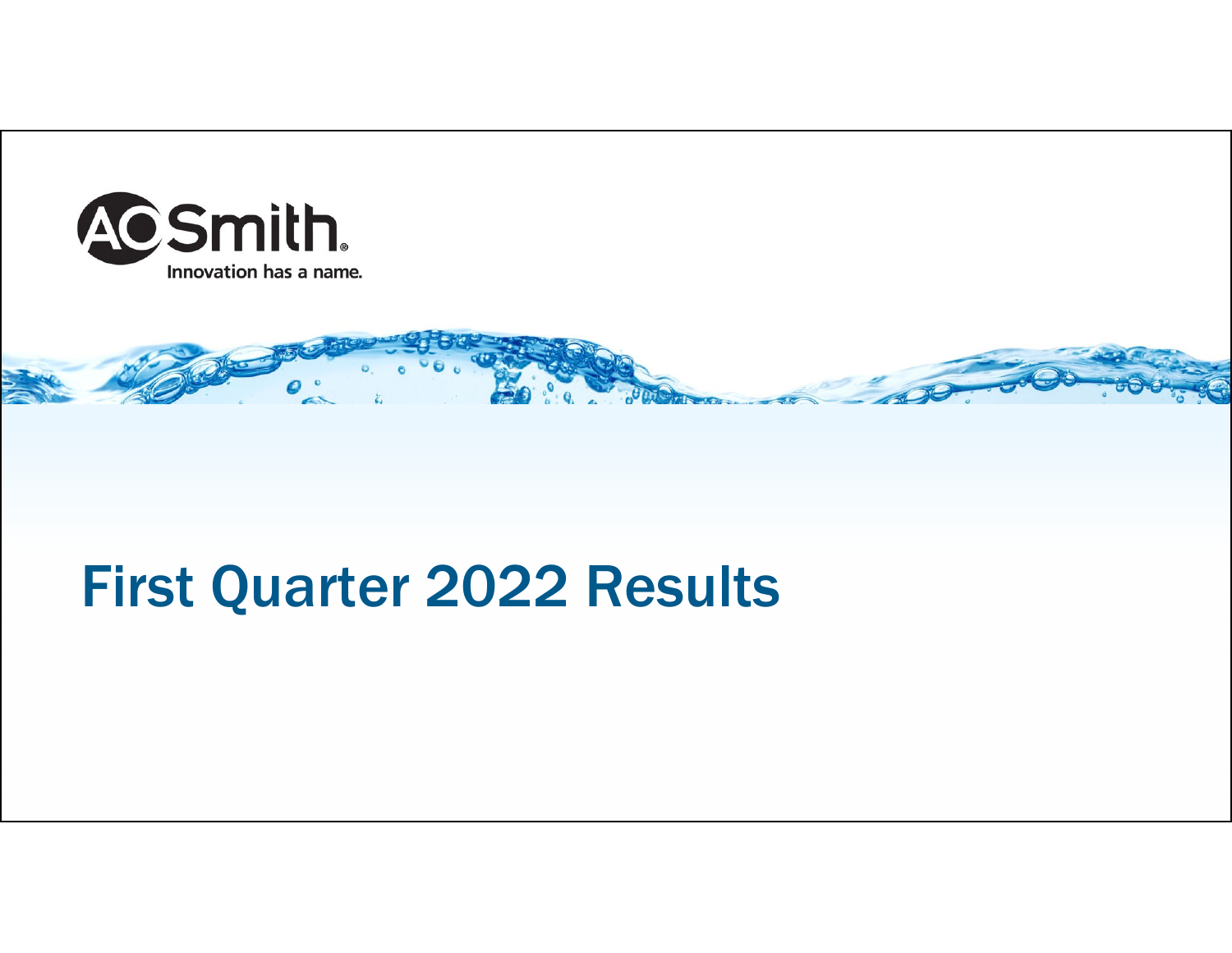# **Participants**



Kevin J. Wheeler Chairman and Chief Executive Officer



Charles T. Lauber Executive Vice President and Chief Financial Officer



Helen E. Gurholt Vice President - Investor Relations, Financial Planning & Analysis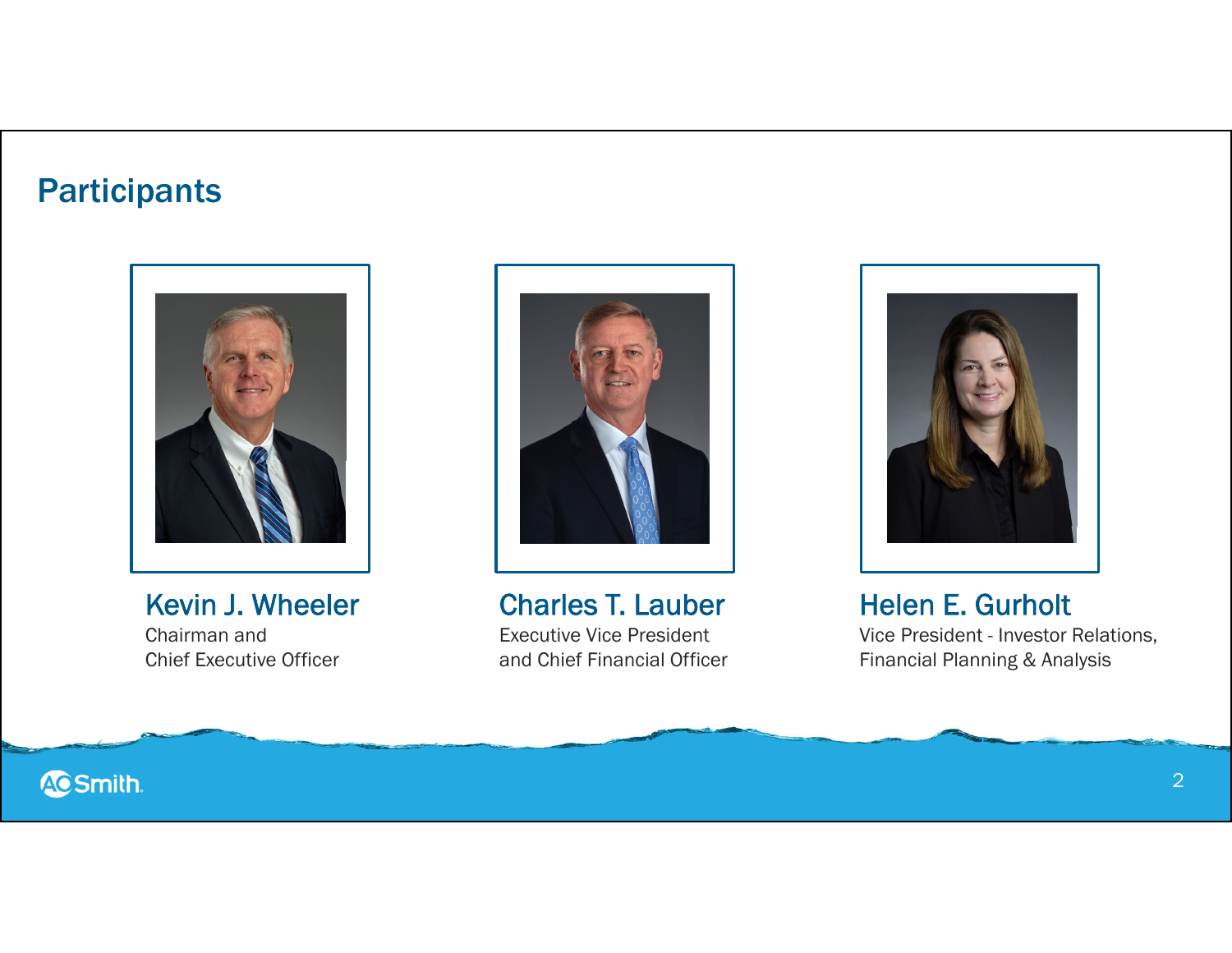### Forward Looking Statements

This presentation contains statements that we believe are "forward-looking statements" within the meaning of the Private Securities Litigation Reform Act of 1995. Forward-looking statements generally can be identified by the use of words such as "may," "will," "expect," "intend," "estimate," "anticipate," "believe," "continue," " forecast," "guidance" or words of similar meaning. All forward-looking statements are subject to risks and uncertainties that could cause actual results to differ materially from those anticipated as of the date of this presentation. Important factors that could cause actual results to differ materially from these expectations include, among other things, the following: the Company's ability to continue to obtain commodities, components, parts and accessories on <sup>a</sup> timely basis through its supply chain and at expected costs; negative impacts to demand for the Company products, particularly commercial products, and its operations and workforce, as <sup>a</sup> result of the severity and duration of the COVID-19 pandemic; inability of the Company to implement or maintain pricing actions; an uneven recovery of the Chinese economy or decline in the growth rate of consumer spending or housing sales in China; negative impact to our businesses from international tariffs, trade disputes or geopolitical differences including the conflict in Ukraine; potential weakening in the high efficiency boiler market segment in the U.S.; substantial defaults in payment material reduction in purchases by or the loss, bankruptcy or insolvency of <sup>a</sup> major customer; <sup>a</sup> weakening in U.S. residential or commercial construction or instability in our replacement markets; foreign currency fluctuations; inability to successfully integrate or achieve our strategic objectives resulting from acquisitions; competitive pressures on our businesses; the impact of potential information technology or data security breaches; changes in government regulations or regulatory requirements; and adverse developments in general economic, political and business conditions in the key regions of the world. Forward-looking statements included in this presentation are made only as of the date of this presentation, and the company is under no obligation to update these statements to reflect subsequent events or circumstances. All subsequent written and oral forward-looking statements attributed to the company, or persons acting on its behalf, are qualified entirely by these cautionary statements. This presentation contains certain non-GAAP financial measures as that term is defined by the SEC. Non-GAAP financial measures are generally identified by "Adjusted" (Adj.) or "Non-GAAP."

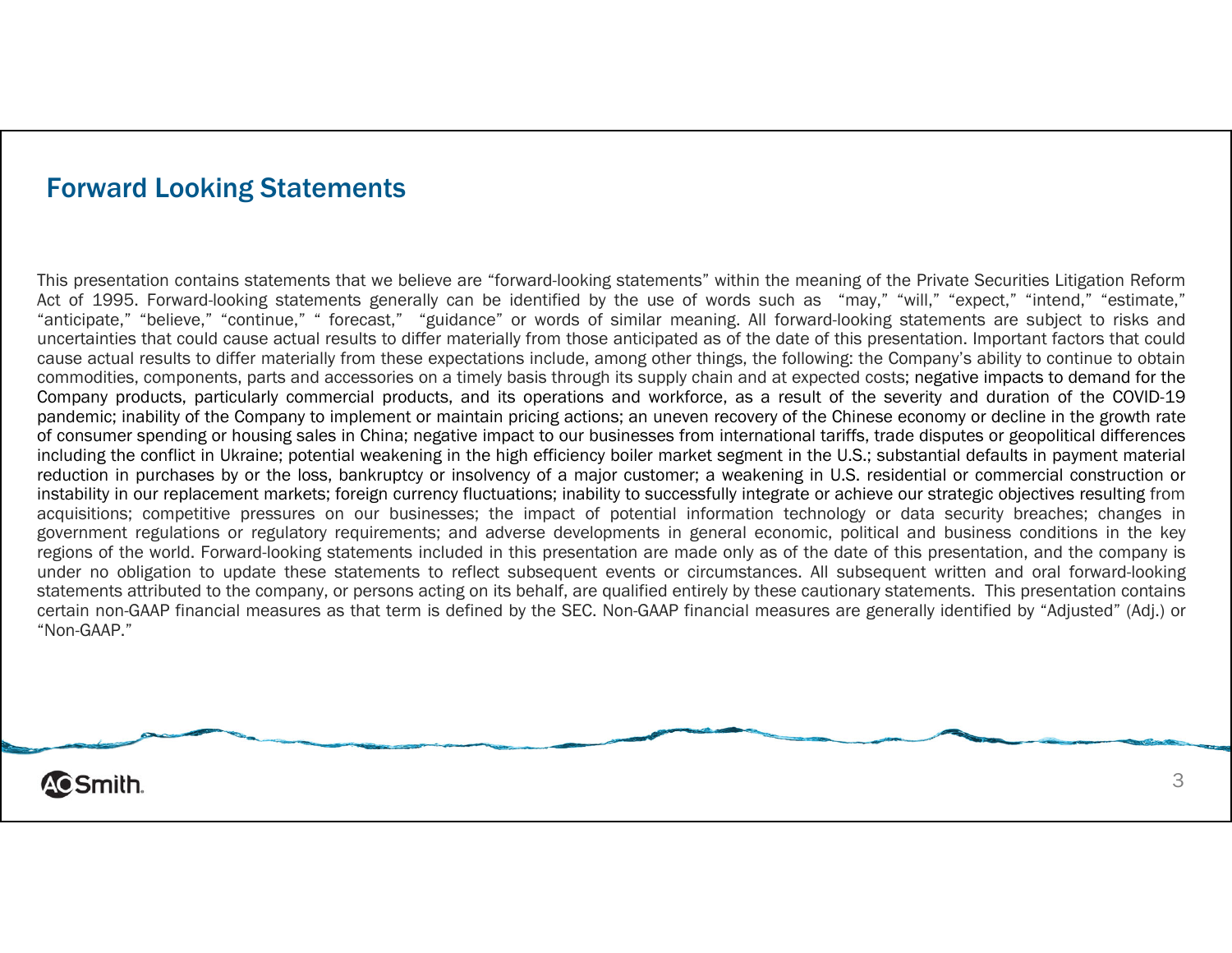# First Quarter Messages

Sales of \$978M and adjusted EPS of \$0.77

North America sales up 32% on pricing actions and sales from Giant

China operating margins of 11%

Effective operational execution while navigating macro challenges

Returned \$152 million of capital to shareholders

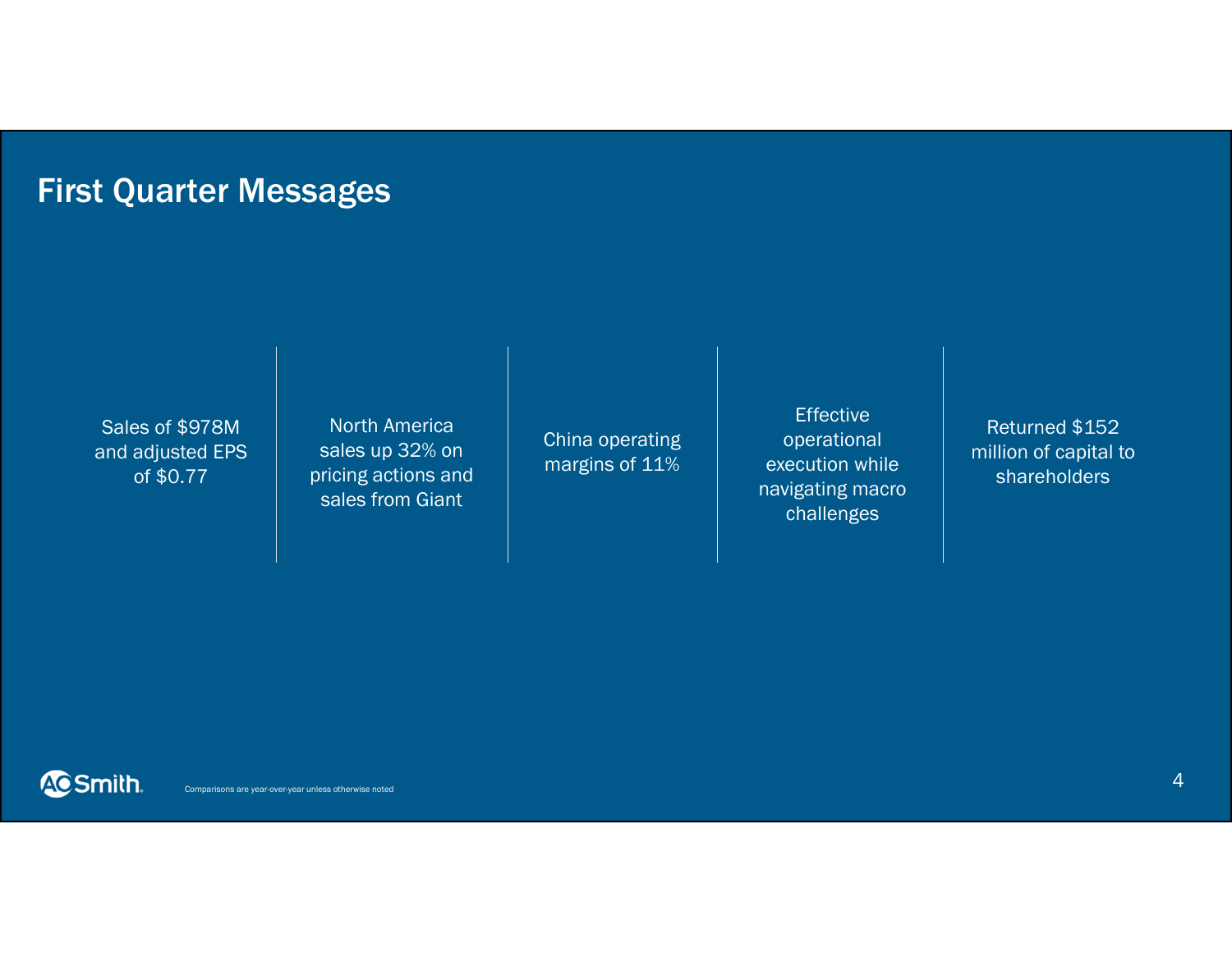### First Quarter Performance and Highlights







#### **Highlights**

- Net sales ↑ 27 percent to \$978M
- Adjusted EPS ↑ 31 percent to \$0.77

#### North America

- Sales ↑ 32 percent on price increases
- Giant added \$32 million of sales
- Estimated 80 to 85 percent of water heater & boiler demand is replacement

### Rest of World

• 15 percent sales increase was driven by favorable mix in China and robust demand in India

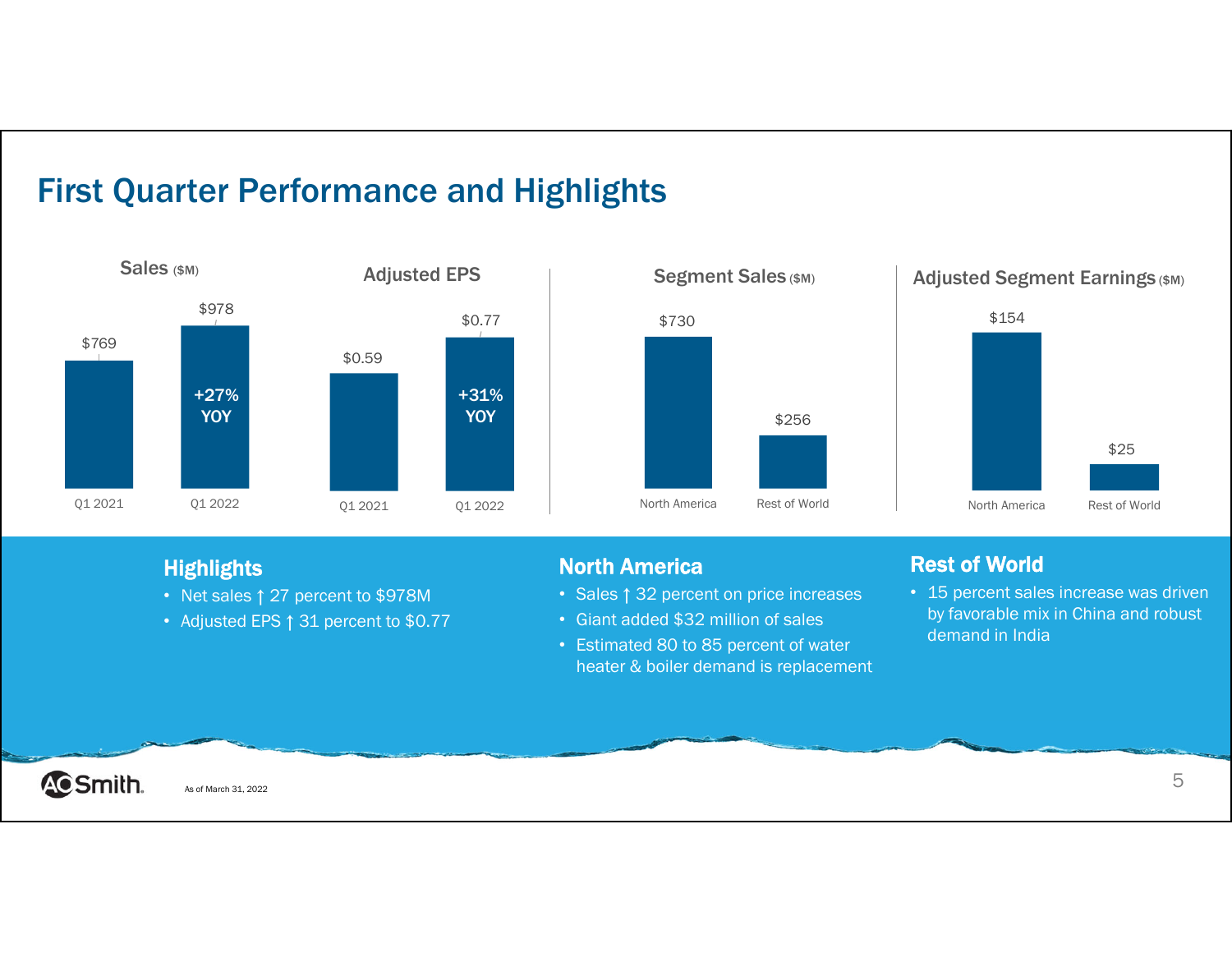# China Red-Top High-End Appliance Awards





**ACSmith.**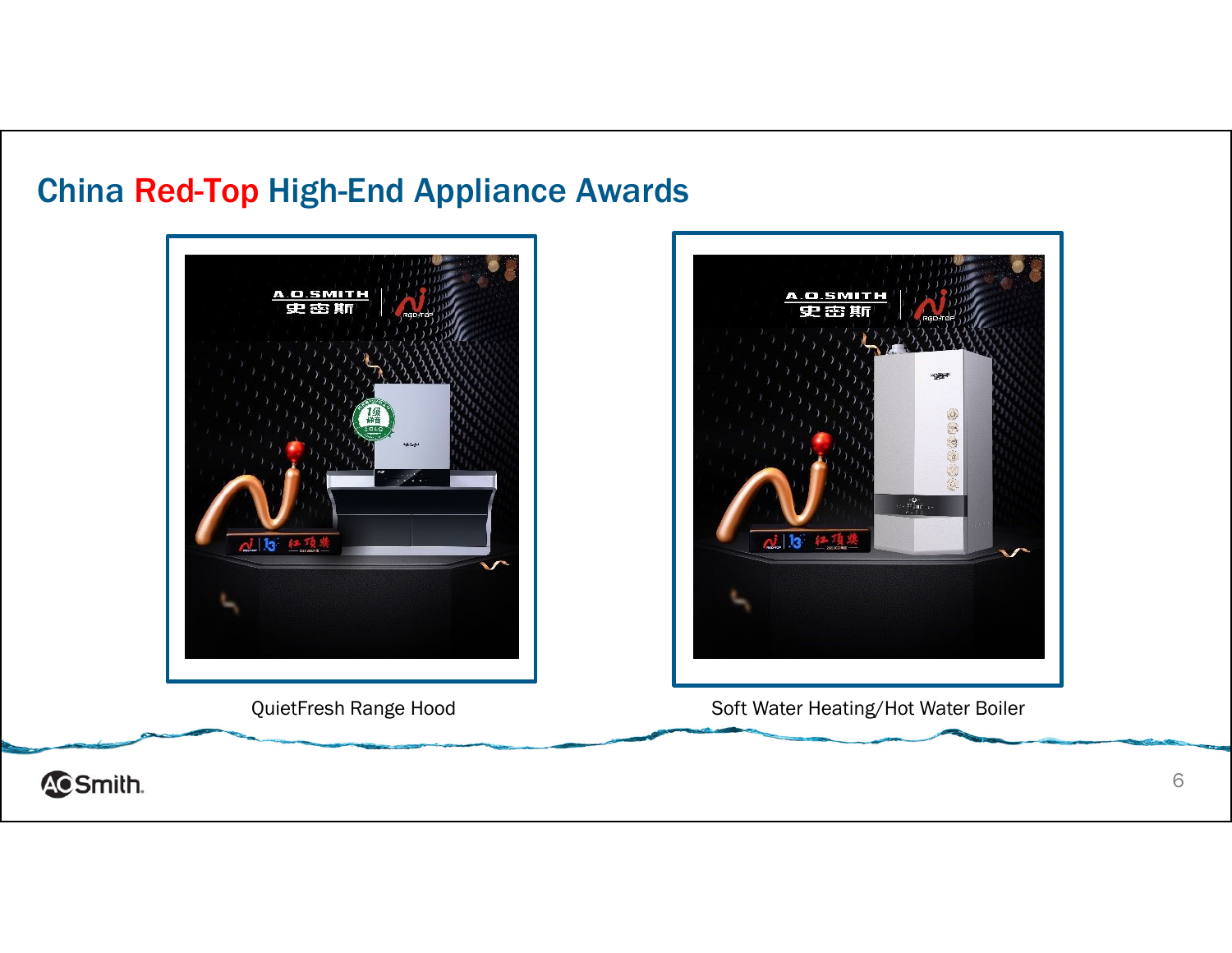# First Quarter North America Segment



- Sales increased primarily as a result of water heater price increases
- Commercial water heater volumes lower due to regulatory change and component part shortages
- Acquisitions added \$34 million to sales

#### Segment Sales (\$M) Segment Sales (\$M) Adjusted Segment Operating Earnings (\$M)



- Income was higher due to inflation-related price increases, partially offset by higher materials and freight costs and lower commercial water heater volumes
- Acquisitions and commercial volumes negatively impacted margin by 100 basis points
- Margin improved sequentially through the quarter

### **ACSmith.**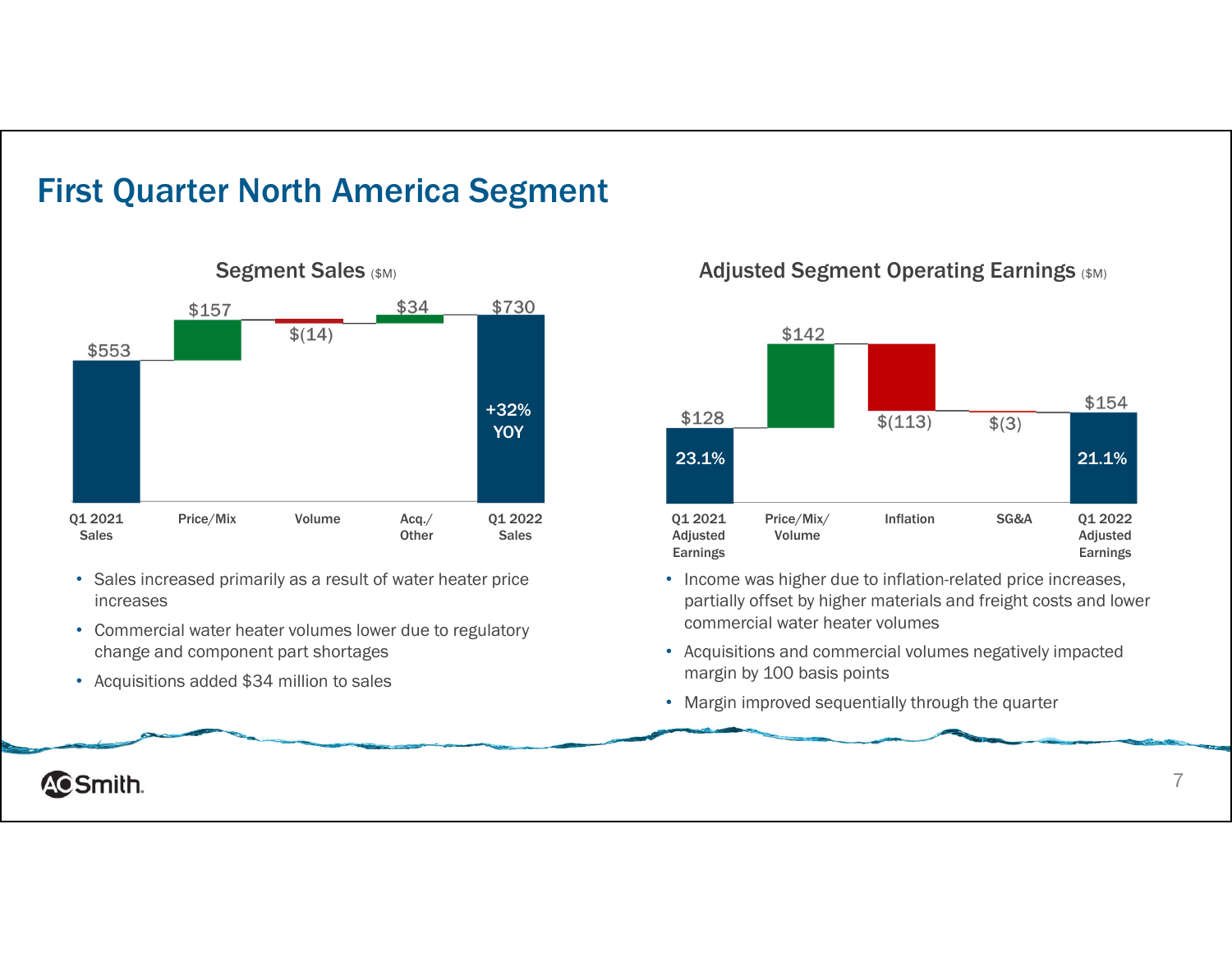# First Quarter Rest of World Segment



- ~85 percent of the sales increase was due to favorable mix and higher volume
- China: favorable mix and higher volumes of commercial water treatment and consumables; currency translation added \$5 million

### Segment Sales (\$M) Segment Operating Earnings (\$M)



- Income increased over 100% due to favorable product mix and higher volumes
- China operating margins were ~11 percent

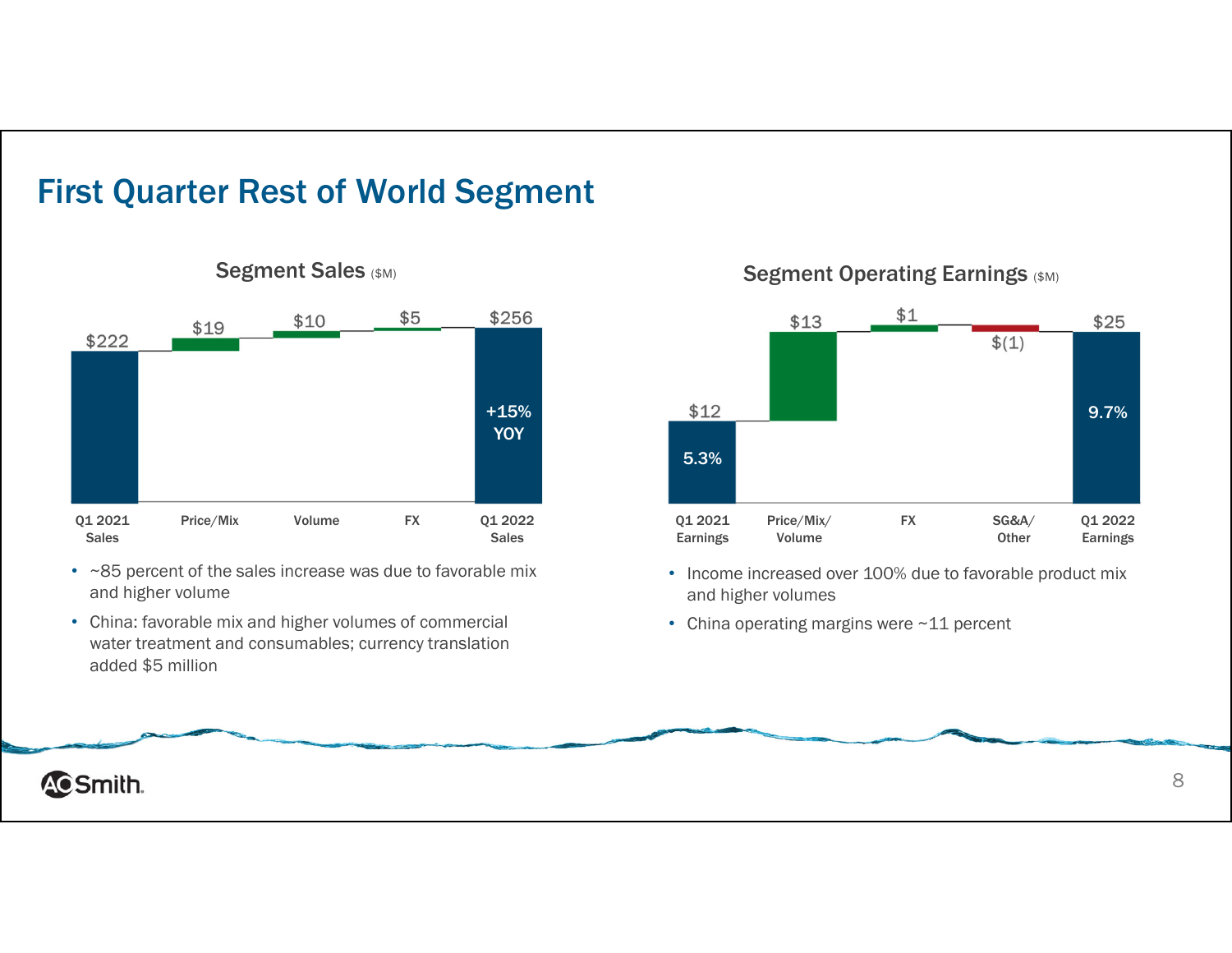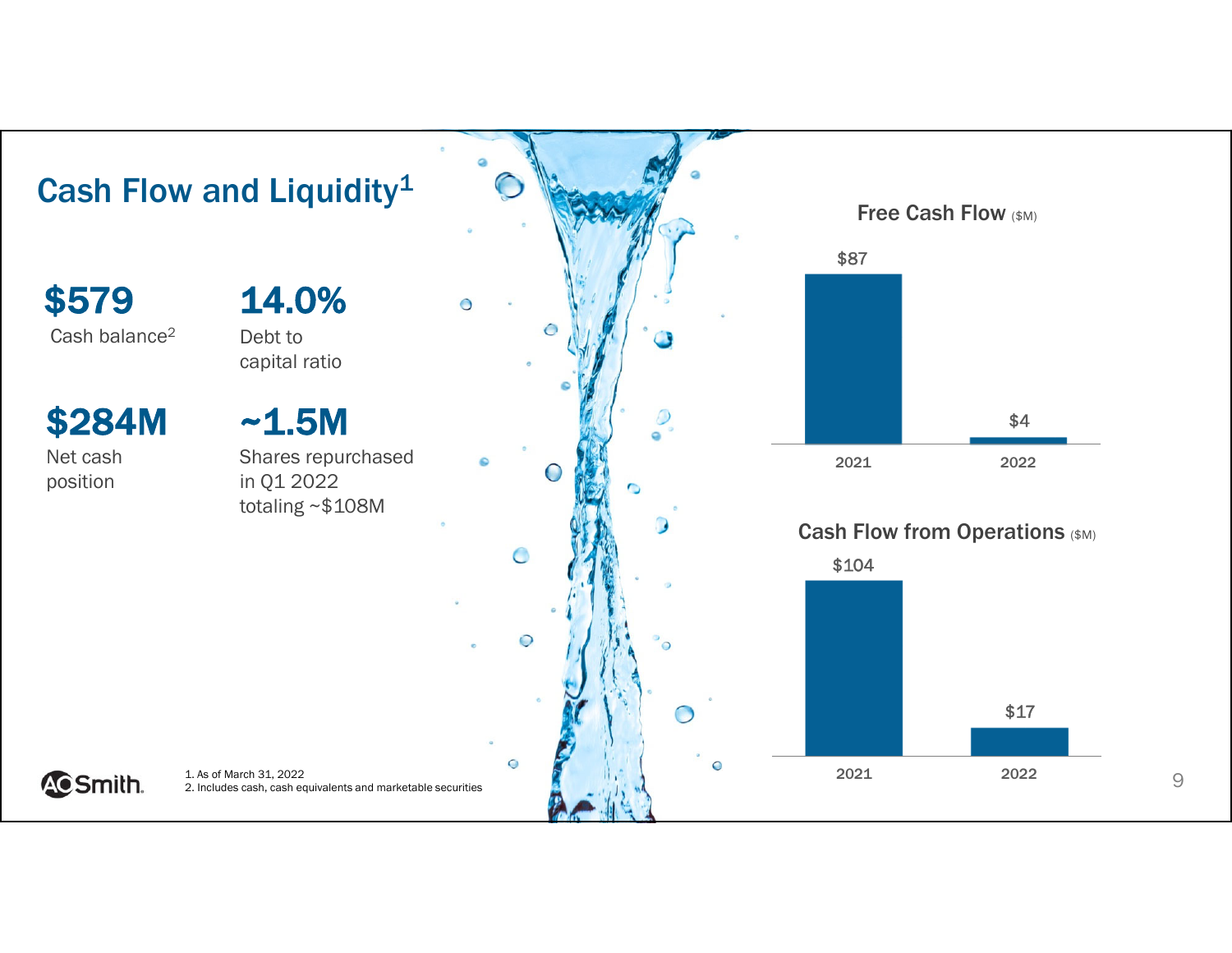# Capital Allocation Priorities

| Priority                                                                       | <b>Comments</b>                                                                                                                                                                                                                                    |
|--------------------------------------------------------------------------------|----------------------------------------------------------------------------------------------------------------------------------------------------------------------------------------------------------------------------------------------------|
| <b>Organic Growth</b>                                                          | Opportunities for organic growth in all our businesses and geographies by<br>investing in ourselves through new product development and R&D                                                                                                        |
| <b>Acquisitions</b>                                                            | • Disciplined focus on transactions that enable geographic growth, expand/grow<br>the core, establish adjacencies which return cost of capital in third year<br>• Recent transactions include Giant and Master Water<br>• Maintain active pipeline |
| <b>Dividends</b><br>• Philosophy: growing, competitive<br>sustainable dividend | • Five-year CAGR of 17 percent<br>• 30 consecutive years of dividend increases                                                                                                                                                                     |
| <b>Share Repurchase</b>                                                        | \$108 million in Q1 2022                                                                                                                                                                                                                           |
|                                                                                |                                                                                                                                                                                                                                                    |

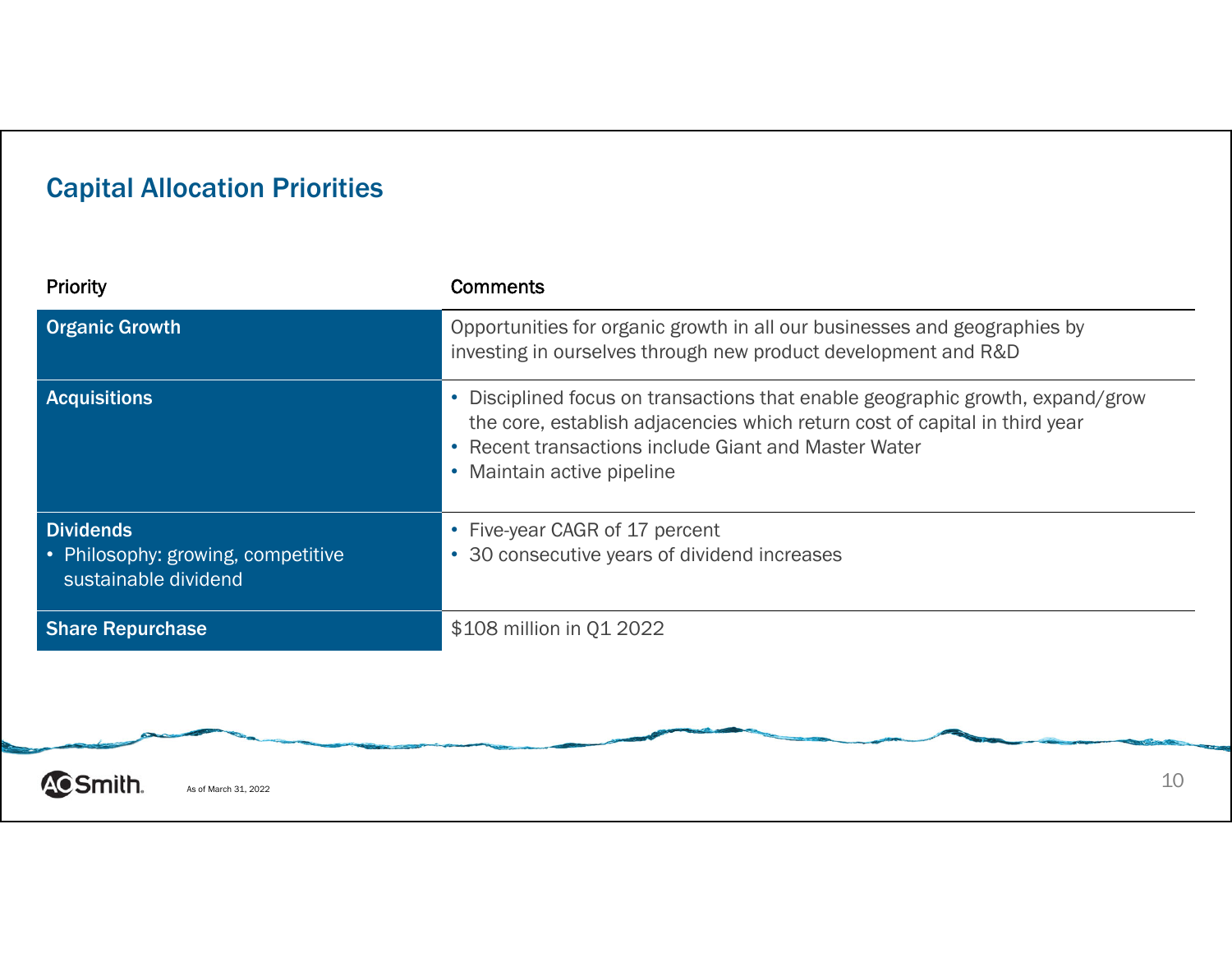### 2022 Outlook and Assumptions\*

#### (\$M, except per share data)

| <b>Revenue Increase</b>                      | 14% to 16%            |
|----------------------------------------------|-----------------------|
| <b>U.S. Residential Water Heater Volume</b>  | $\sim$ -2%            |
| <b>Commercial Water Heater Volume</b>        | Flat to slightly down |
| <b>China Sales (Local Currency)</b>          | Flat                  |
| <b>North American Boiler Sales Growth</b>    | 18% to 20%            |
| <b>North American Water Treatment Growth</b> | 13% to 14%            |
| <b>Free Cash Flow</b>                        | \$500M to \$525M      |
| <b>Capital Expenditures</b>                  | \$75M to \$80M        |
| <b>Depreciation &amp; Amortization</b>       | ~580M                 |
| <b>Corporate/Other Expense</b>               | ~555M                 |
| <b>Effective Tax Rate</b>                    | 23.5% to 24%          |
| <b>Share Repurchase</b>                      | ~5400                 |
| <b>Share Count - Diluted</b>                 | ~156M                 |

- North American segment margin expected to be between 22.5% and 23.0%, excluding pension expense
- Rest of World segment margin expected to be between 9.5% and 10%
- Reflects the effects of five announced inflation-related price increases in 2021 compounding to ~50% for water heaters

|                                                                                                                                                                                        | 2022 Guidance* | 2021            |
|----------------------------------------------------------------------------------------------------------------------------------------------------------------------------------------|----------------|-----------------|
| Diluted EPS (GAAP)                                                                                                                                                                     | \$1.56-1.76    | \$3.02          |
| Estimated pension settlement expense <sup>1</sup>                                                                                                                                      | 1.73           |                 |
| Pension expense (income) <sup>2</sup>                                                                                                                                                  | 0.06           | (0.06)          |
| <b>Adjusted EPS</b>                                                                                                                                                                    | \$3.35-3.55    | 2.96            |
|                                                                                                                                                                                        |                |                 |
| <sup>1</sup> Includes pre-tax pension settlement expense:<br>North America segment operating earnings<br>Corporate expenses<br><sup>2</sup> Includes pre-tax pension expense (income): | 378.3<br>66.7  |                 |
| North America segment operating earnings<br>Corporate expenses                                                                                                                         | 10.5<br>1.3    | (10.5)<br>(2.6) |
|                                                                                                                                                                                        |                |                 |

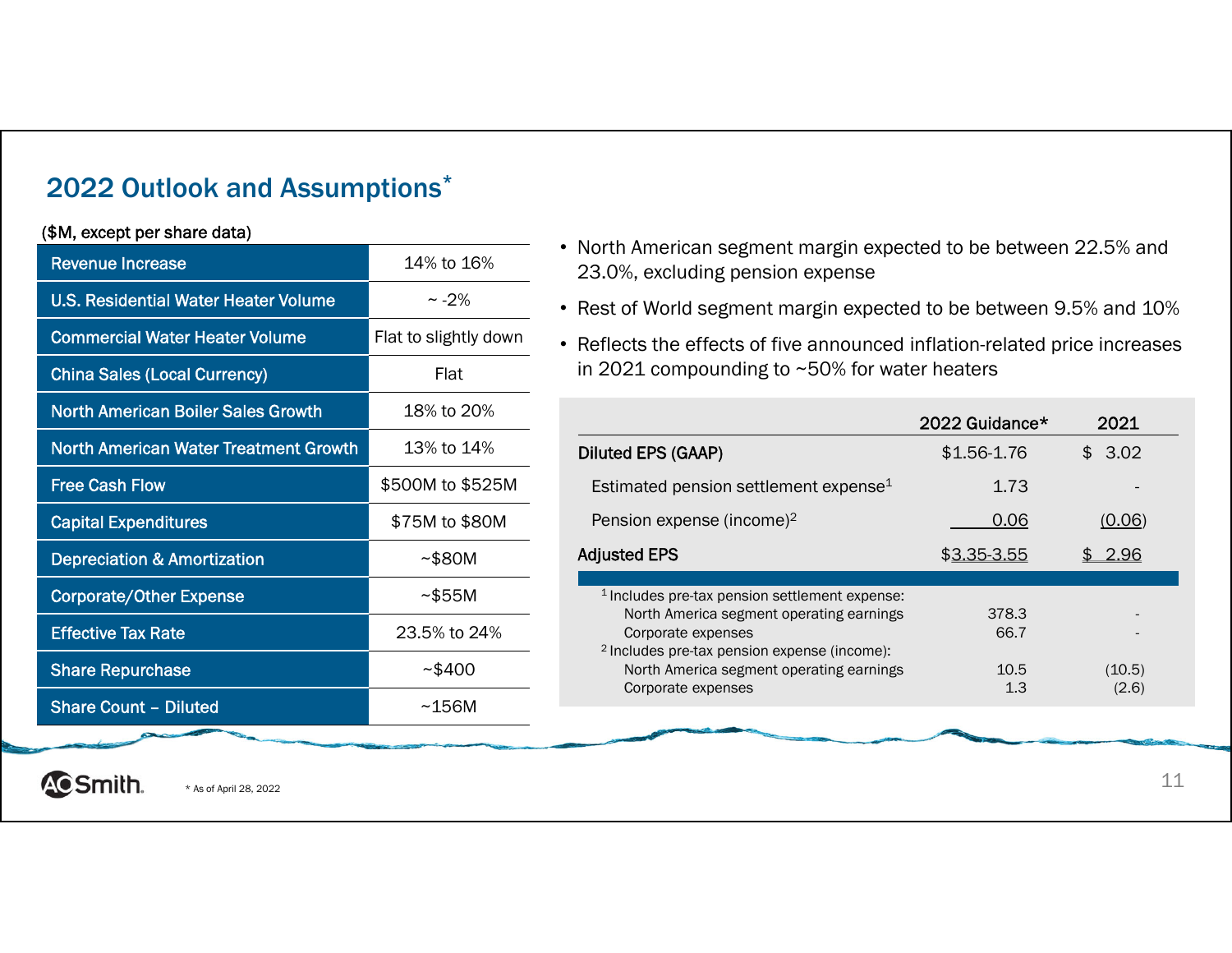# Compelling Investment Thesis





Stable/growing U.S. replacement market; operating leverage from incremental new construction and replacement of approximately 80 – 85%



Market Leader **Stable**/growing U.S. Strength of premium brand, distribution, manufacturing and innovation provide clear market advantage in China



Strong balance sheet and cash flow to support future growth, share repurchase and acquisitions



12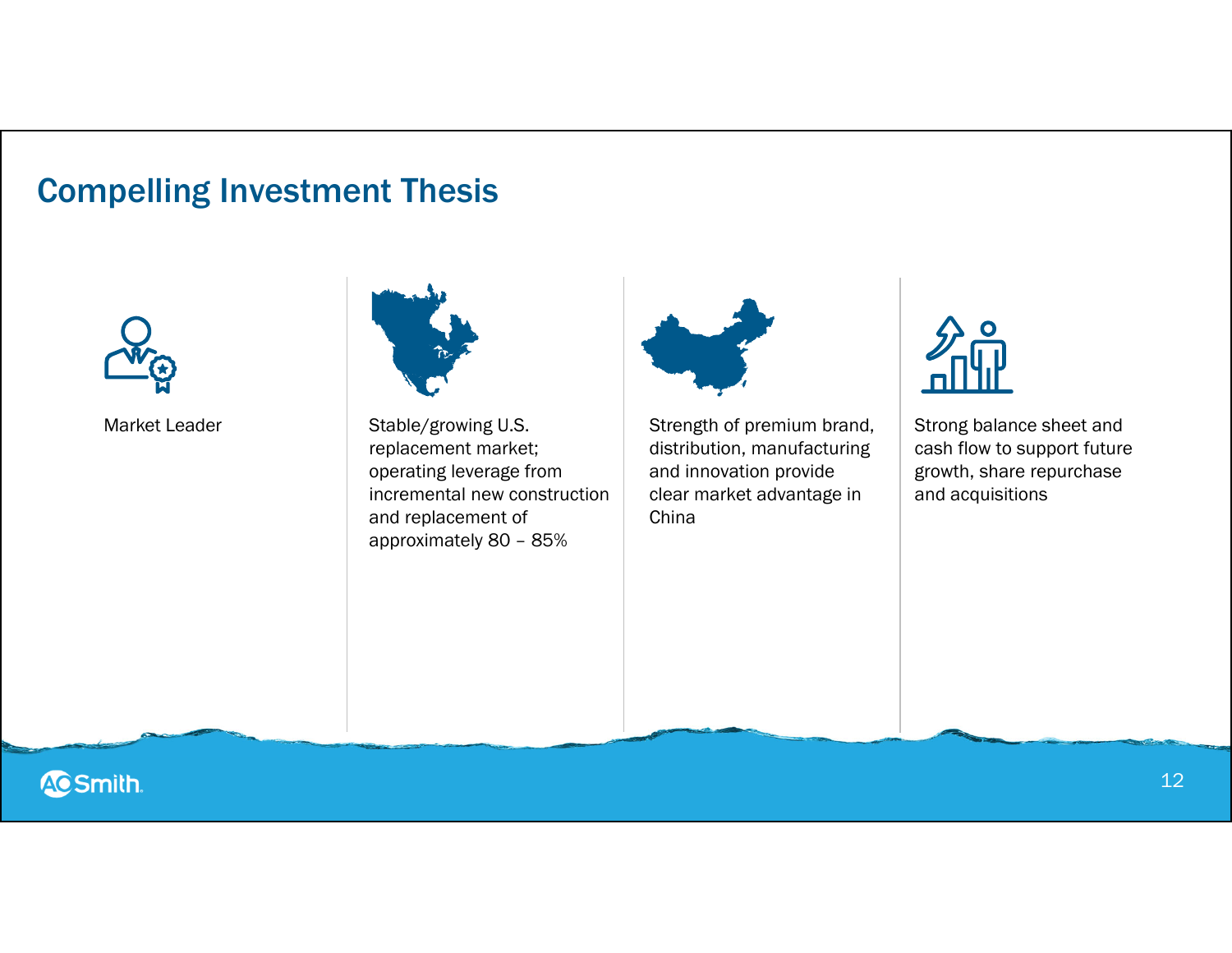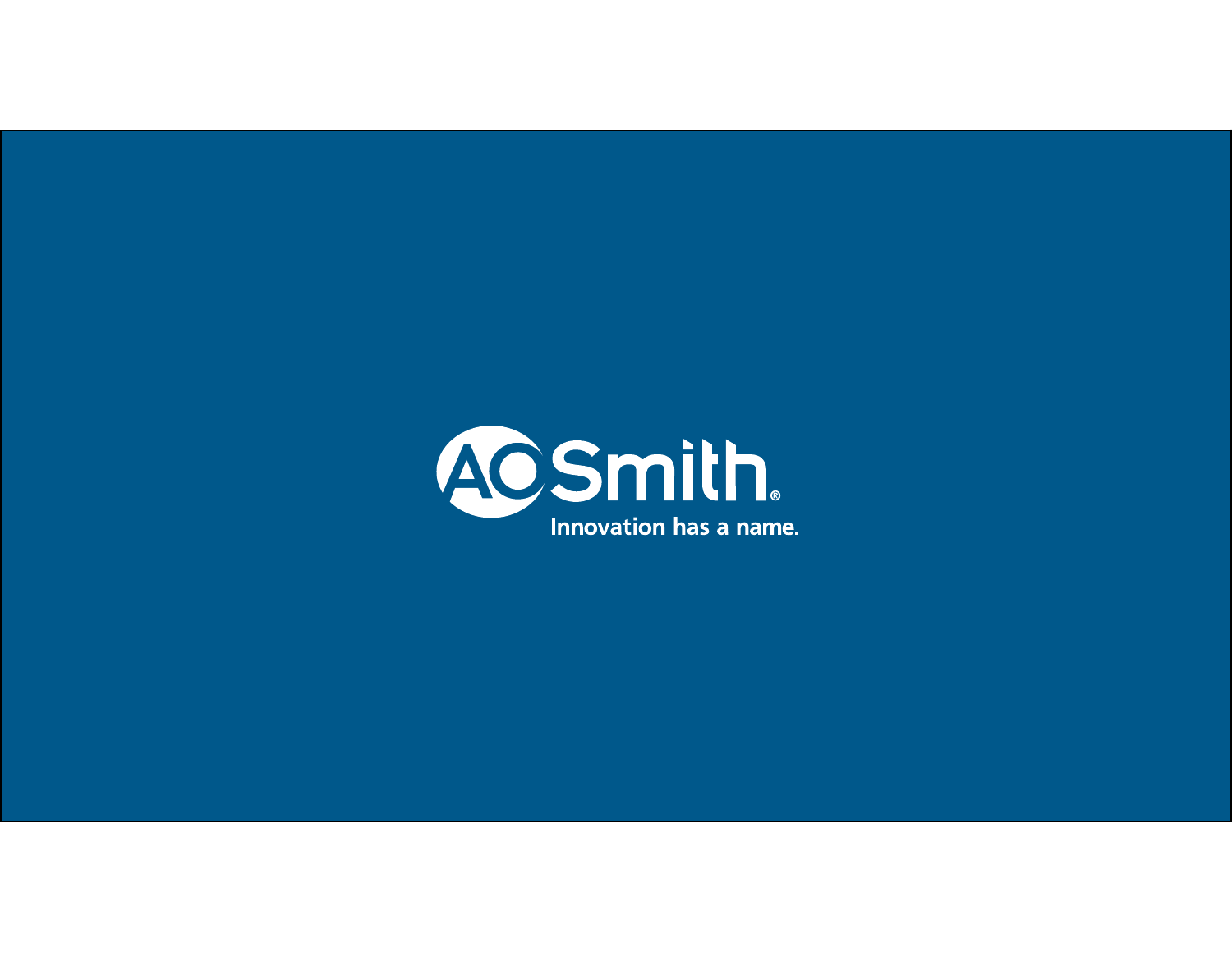

| The following is a reconciliation of net earnings and diluted EPS to adjusted earnings (non-GAAP) and adjusted EPS<br>(non-GAAP): |         | Three Months Ended March 31, |  |
|-----------------------------------------------------------------------------------------------------------------------------------|---------|------------------------------|--|
|                                                                                                                                   | 2022    | 2021                         |  |
| Net Earnings (GAAP)                                                                                                               | \$119.8 | \$97.7                       |  |
| Pension expense (income), before tax                                                                                              | 2.9     | (3.2)                        |  |
| Tax effect of pension expense (income)                                                                                            | (0.7)   | 0.8                          |  |
| <b>Adjusted Earnings (non-GAAP)</b>                                                                                               | \$122.0 | \$ 95.3                      |  |
|                                                                                                                                   |         |                              |  |
| Diluted EPS (GAAP)                                                                                                                | \$0.76  | \$0.60                       |  |
| Pension expense (income) per diluted share, before tax                                                                            | 0.01    | (0.01)                       |  |
| Tax effect of pension expense (income) per diluted share                                                                          |         |                              |  |
| Adjusted EPS (non-GAAP)                                                                                                           | \$0.77  | \$0.59                       |  |

(\$ in Millions, except per share data)

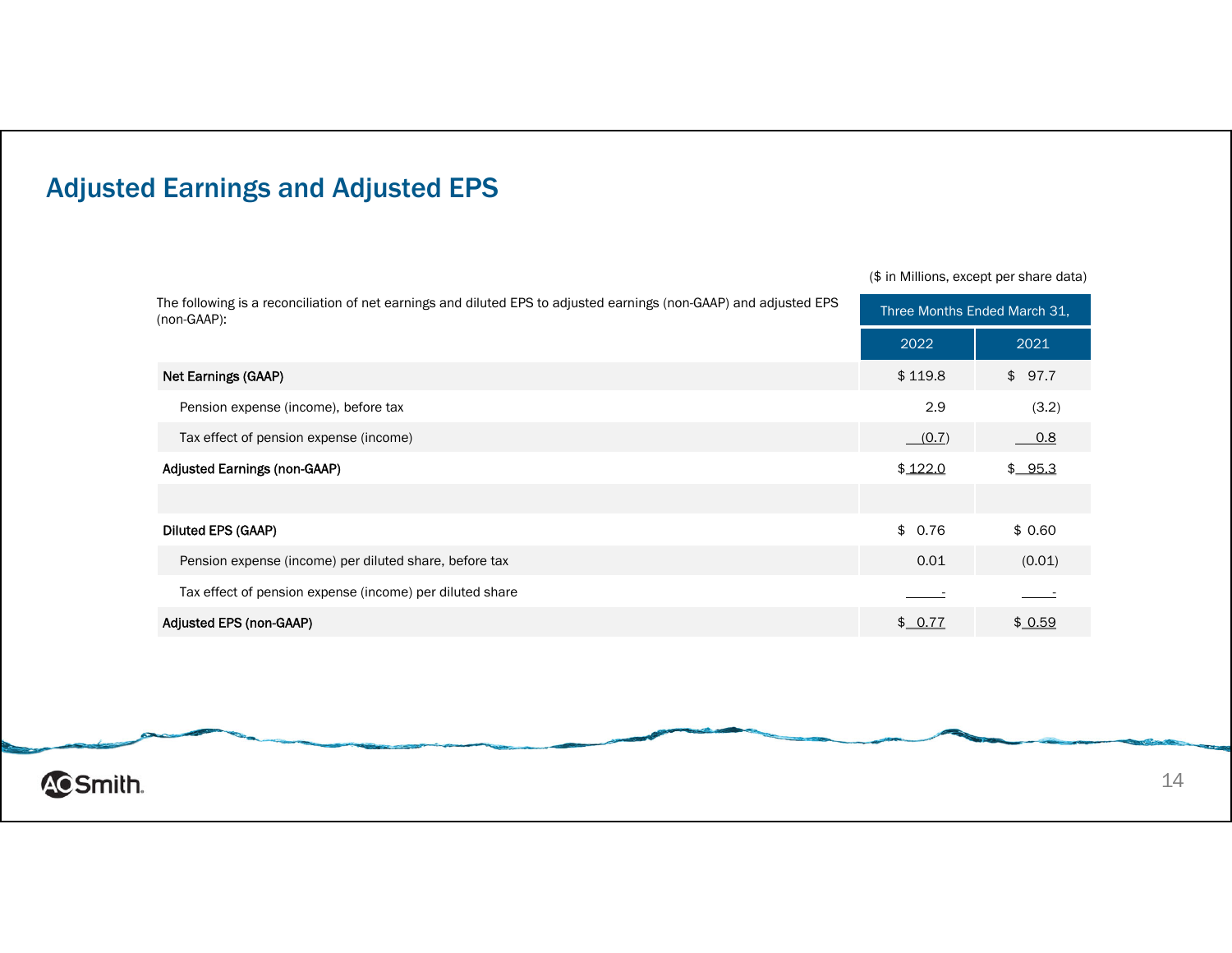### Adjusted Segment Earnings & Adjusted Corporate Expense

|                                                                                                         |                              | (\$ in Millions) |
|---------------------------------------------------------------------------------------------------------|------------------------------|------------------|
| The following is a reconciliation of reported segments earnings to adjusted segment earnings (non-GAAP: | Three Months Ended March 31, |                  |
|                                                                                                         | 2022                         | 2021             |
| <b>Segment Earnings (GAAP)</b>                                                                          |                              |                  |
| North America                                                                                           | \$151.8                      | \$130.4          |
| Rest of World                                                                                           | 24.8                         | 11.8             |
| Inter-segment earnings elimination                                                                      | (0.1)                        |                  |
| <b>Total Segment Earnings (GAAP)</b>                                                                    | \$176.5                      | \$142.2          |
| Adjustments:                                                                                            |                              |                  |
| North America pension expense (income)                                                                  | \$<br>2.6                    | \$ (2.6)         |
| Rest of World                                                                                           | $\overline{\phantom{a}}$     |                  |
| Inter-segment earnings elimination                                                                      |                              |                  |
| <b>Total Adjustments</b>                                                                                | \$ 2.6                       | $$-(2.6)$        |
| <b>Adjusted Segment Earnings (non-GAAP)</b>                                                             |                              |                  |
| North America                                                                                           | \$154.4                      | \$127.8          |
| Rest of World                                                                                           | 24.8                         | 11.8             |
| Inter-segment earnings elimination                                                                      | (0.1)                        |                  |
| <b>Total Adjusted Segment Earnings (non-GAAP)</b>                                                       | \$179.1                      | \$139.6          |

| The following is a reconciliation of reported Corporate Expense to adjusted Corporate Expense (non-GAAP): |                              | Three Months Ended March 31. |  |
|-----------------------------------------------------------------------------------------------------------|------------------------------|------------------------------|--|
|                                                                                                           | 2022                         | 2021                         |  |
| Corporate Expense (GAAP)                                                                                  | \$ (18.4)                    | \$ (15.1)                    |  |
| Adiustments:                                                                                              |                              |                              |  |
| Corporate pension expense (income)                                                                        | $\overline{\phantom{0}}$ 0.3 | (0.6)                        |  |
| Corporate Expense (non-GAAP)                                                                              | \$(18.1)                     | $$-(15.7)$                   |  |
| <b>Changed</b>                                                                                            |                              |                              |  |

**ACSmith.**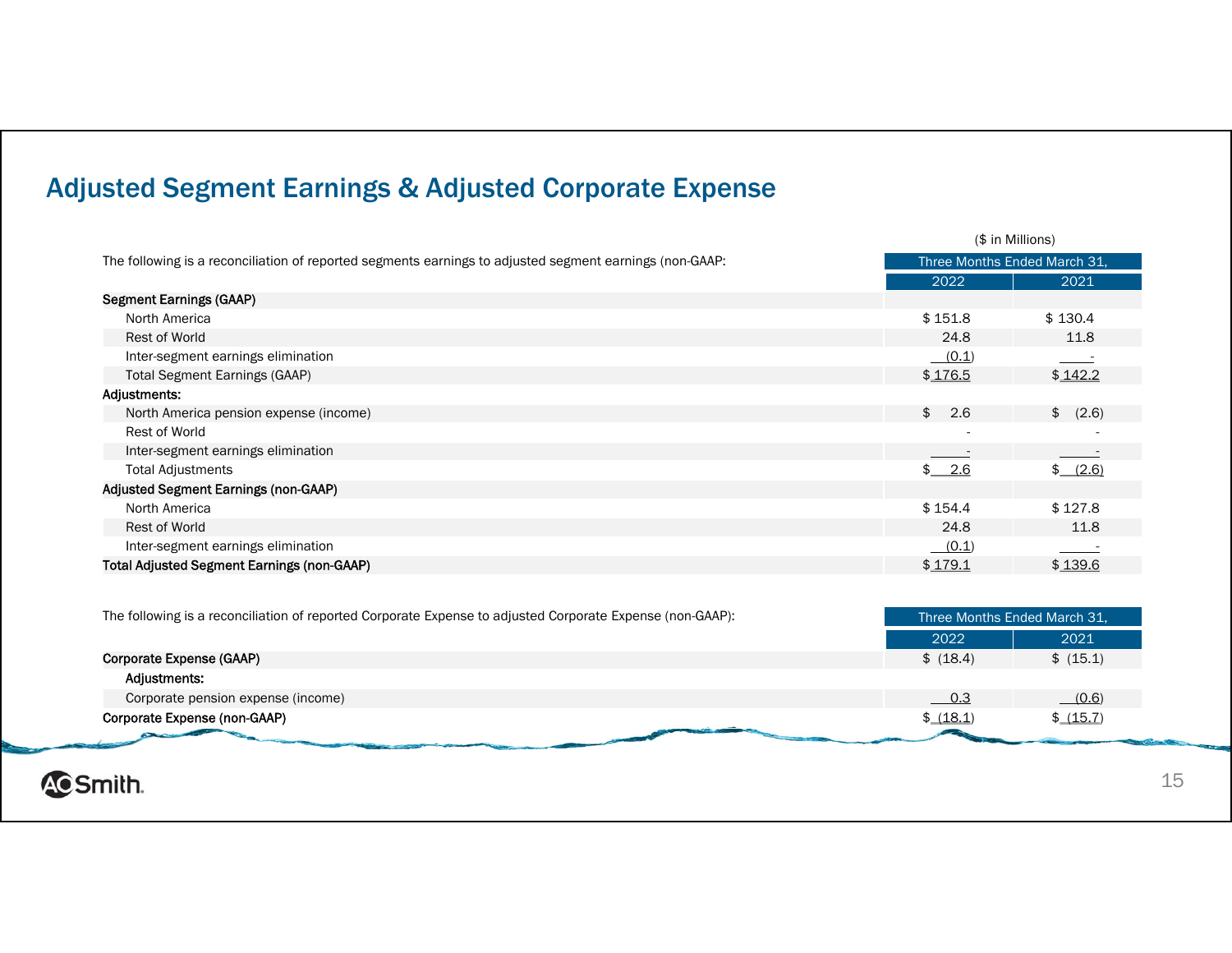### Free Cash Flow

| The following is a reconciliation of reported cash flow from operating activities to free cash flow (non-GAAP): | Three Months Ended March 31. |         |
|-----------------------------------------------------------------------------------------------------------------|------------------------------|---------|
|                                                                                                                 | 2022                         | 2021    |
| Cash provided by operating activities (GAAP)                                                                    | \$16.5                       | \$104.4 |
| Less: Capital expenditures                                                                                      | (12.9)                       | (17.1)  |
| Free cash flow (non-GAAP)                                                                                       | \$3.6                        | \$ 87.3 |

(\$ in Millions)